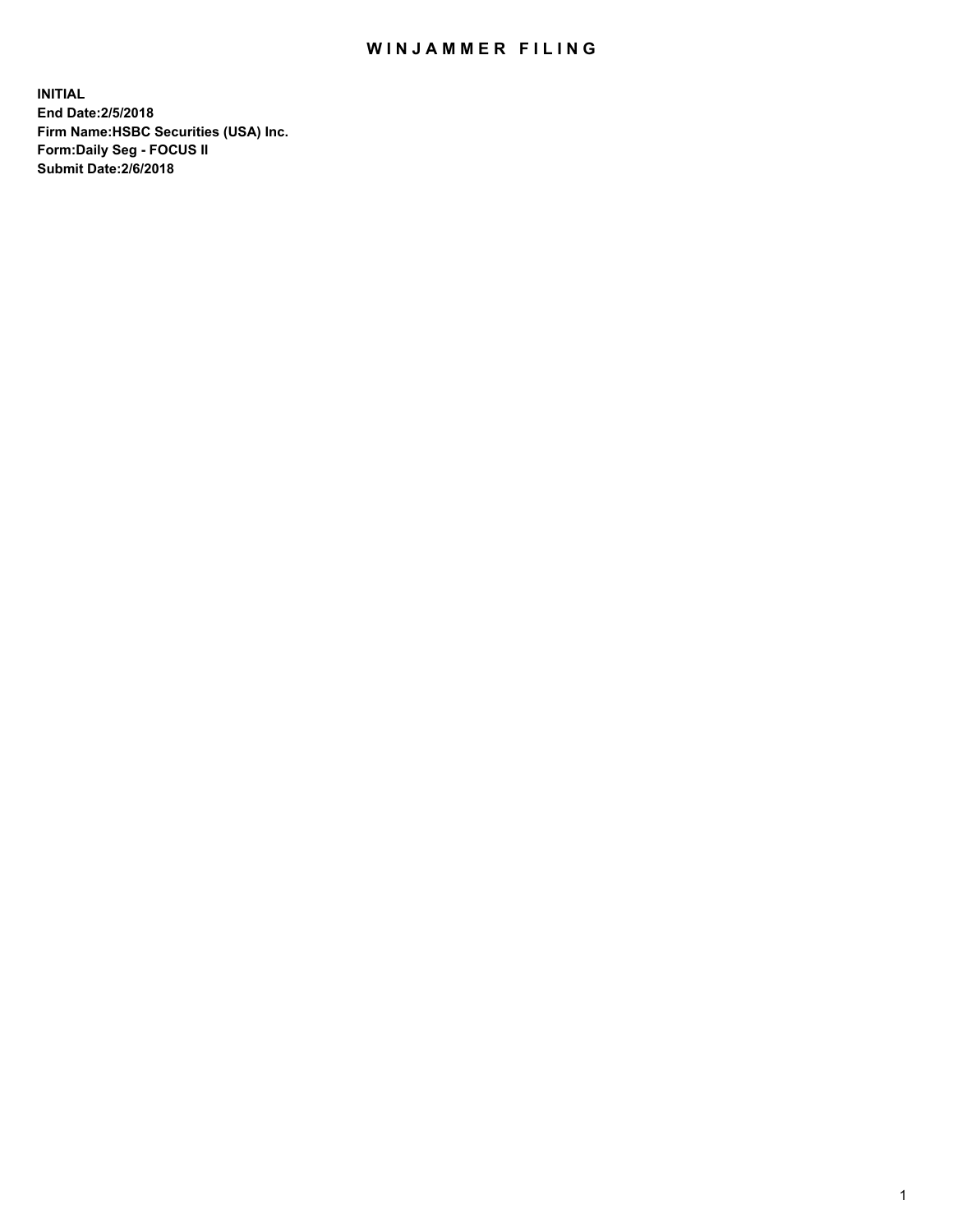## **INITIAL End Date:2/5/2018 Firm Name:HSBC Securities (USA) Inc. Form:Daily Seg - FOCUS II Submit Date:2/6/2018 Daily Segregation - Cover Page**

| Name of Company<br><b>Contact Name</b><br><b>Contact Phone Number</b><br><b>Contact Email Address</b>                                                                                                                                                                                                                         | <b>HSBC Securities (USA) Inc.</b><br><b>Michael Vacca</b><br>212-525-7951<br>michael.vacca@us.hsbc.com |
|-------------------------------------------------------------------------------------------------------------------------------------------------------------------------------------------------------------------------------------------------------------------------------------------------------------------------------|--------------------------------------------------------------------------------------------------------|
| FCM's Customer Segregated Funds Residual Interest Target (choose one):<br>a. Minimum dollar amount: ; or<br>b. Minimum percentage of customer segregated funds required:%; or<br>c. Dollar amount range between: and; or<br>d. Percentage range of customer segregated funds required between: % and %.                       | 98,000,000<br><u>0</u><br><u>00</u><br>00                                                              |
| FCM's Customer Secured Amount Funds Residual Interest Target (choose one):<br>a. Minimum dollar amount: ; or<br>b. Minimum percentage of customer secured funds required:%; or<br>c. Dollar amount range between: and; or<br>d. Percentage range of customer secured funds required between: % and %.                         | 25,000,000<br><u>0</u><br><u>00</u><br>00                                                              |
| FCM's Cleared Swaps Customer Collateral Residual Interest Target (choose one):<br>a. Minimum dollar amount: ; or<br>b. Minimum percentage of cleared swaps customer collateral required:%; or<br>c. Dollar amount range between: and; or<br>d. Percentage range of cleared swaps customer collateral required between:% and%. | 122,000,000<br><u>0</u><br><u>00</u><br><u>00</u>                                                      |

Attach supporting documents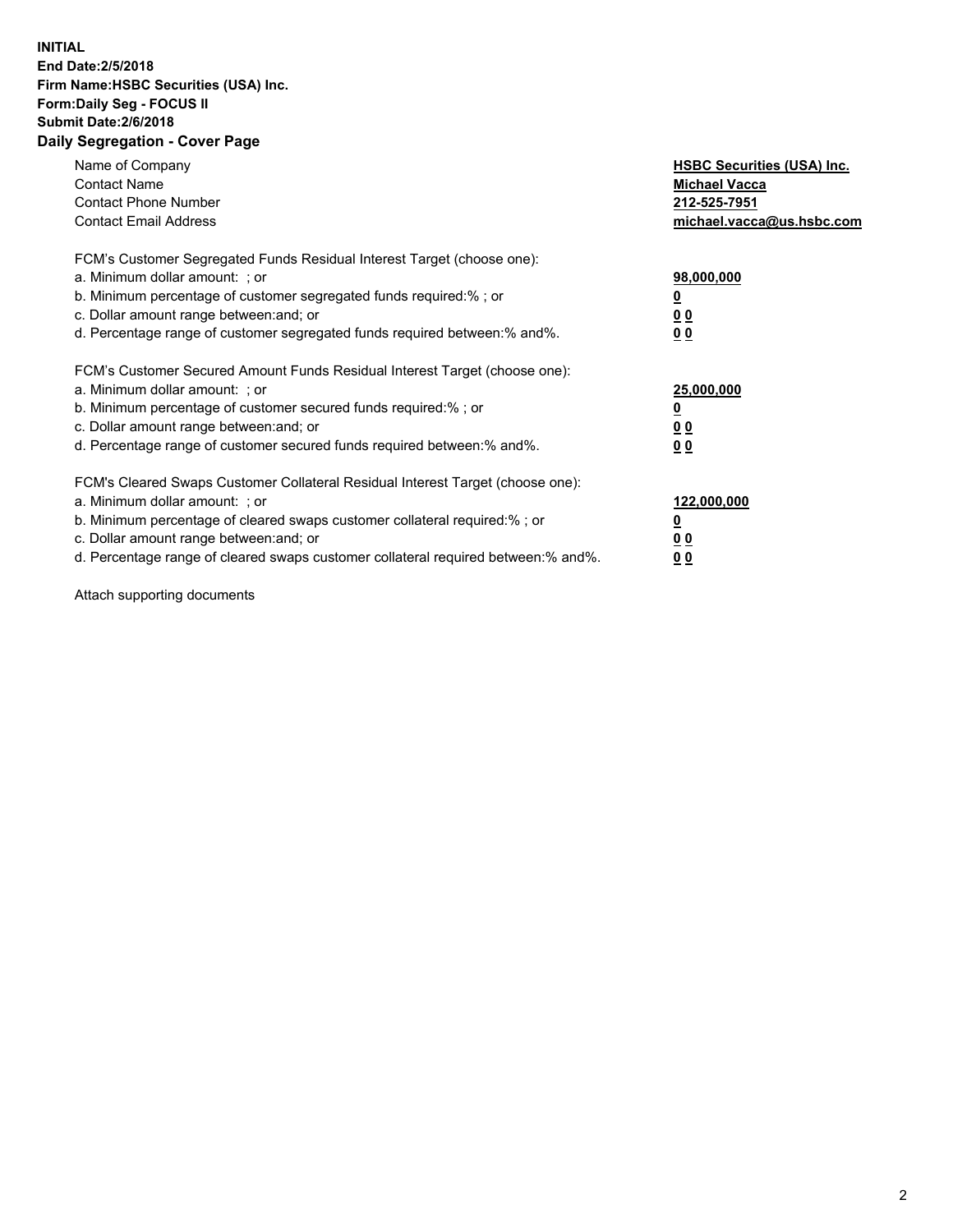**INITIAL End Date:2/5/2018 Firm Name:HSBC Securities (USA) Inc. Form:Daily Seg - FOCUS II Submit Date:2/6/2018 Daily Segregation - Secured Amounts** Foreign Futures and Foreign Options Secured Amounts Amount required to be set aside pursuant to law, rule or regulation of a foreign government or a rule of a self-regulatory organization authorized thereunder **0** [7305] 1. Net ledger balance - Foreign Futures and Foreign Option Trading - All Customers A. Cash **48,635,510** [7315] B. Securities (at market) **94,447,648** [7317] 2. Net unrealized profit (loss) in open futures contracts traded on a foreign board of trade **3,887,256** [7325] 3. Exchange traded options a. Market value of open option contracts purchased on a foreign board of trade **0** [7335] b. Market value of open contracts granted (sold) on a foreign board of trade **0** [7337] 4. Net equity (deficit) (add lines 1. 2. and 3.) **146,970,414** [7345] 5. Account liquidating to a deficit and account with a debit balances - gross amount **64,280** [7351] Less: amount offset by customer owned securities **-61,193** [7352] **3,087** [7354] 6. Amount required to be set aside as the secured amount - Net Liquidating Equity Method (add lines 4 and 5) **146,973,501** [7355] 7. Greater of amount required to be set aside pursuant to foreign jurisdiction (above) or line 6. **146,973,501** [7360] FUNDS DEPOSITED IN SEPARATE REGULATION 30.7 ACCOUNTS 1. Cash in banks A. Banks located in the United States **40,390,210** [7500] B. Other banks qualified under Regulation 30.7 **0** [7520] **40,390,210** [7530] 2. Securities A. In safekeeping with banks located in the United States **31,471,030** [7540] B. In safekeeping with other banks qualified under Regulation 30.7 **0** [7560] **31,471,030** [7570] 3. Equities with registered futures commission merchants A. Cash **0** [7580] B. Securities **0** [7590] C. Unrealized gain (loss) on open futures contracts **0** [7600] D. Value of long option contracts **0** [7610] E. Value of short option contracts **0** [7615] **0** [7620] 4. Amounts held by clearing organizations of foreign boards of trade A. Cash **0** [7640] B. Securities **0** [7650] C. Amount due to (from) clearing organization - daily variation **0** [7660] D. Value of long option contracts **0** [7670] E. Value of short option contracts **0** [7675] **0** [7680] 5. Amounts held by members of foreign boards of trade A. Cash **48,408,438** [7700] B. Securities **62,976,619** [7710] C. Unrealized gain (loss) on open futures contracts **3,887,256** [7720] D. Value of long option contracts **0** [7730] E. Value of short option contracts **0** [7735] **115,272,313** [7740] 6. Amounts with other depositories designated by a foreign board of trade **0** [7760] 7. Segregated funds on hand **0** [7765] 8. Total funds in separate section 30.7 accounts **187,133,553** [7770] 9. Excess (deficiency) Set Aside for Secured Amount (subtract line 7 Secured Statement Page 1 from Line 8) **40,160,052** [7380] 10. Management Target Amount for Excess funds in separate section 30.7 accounts **25,000,000** [7780] 11. Excess (deficiency) funds in separate 30.7 accounts over (under) Management Target **15,160,052** [7785]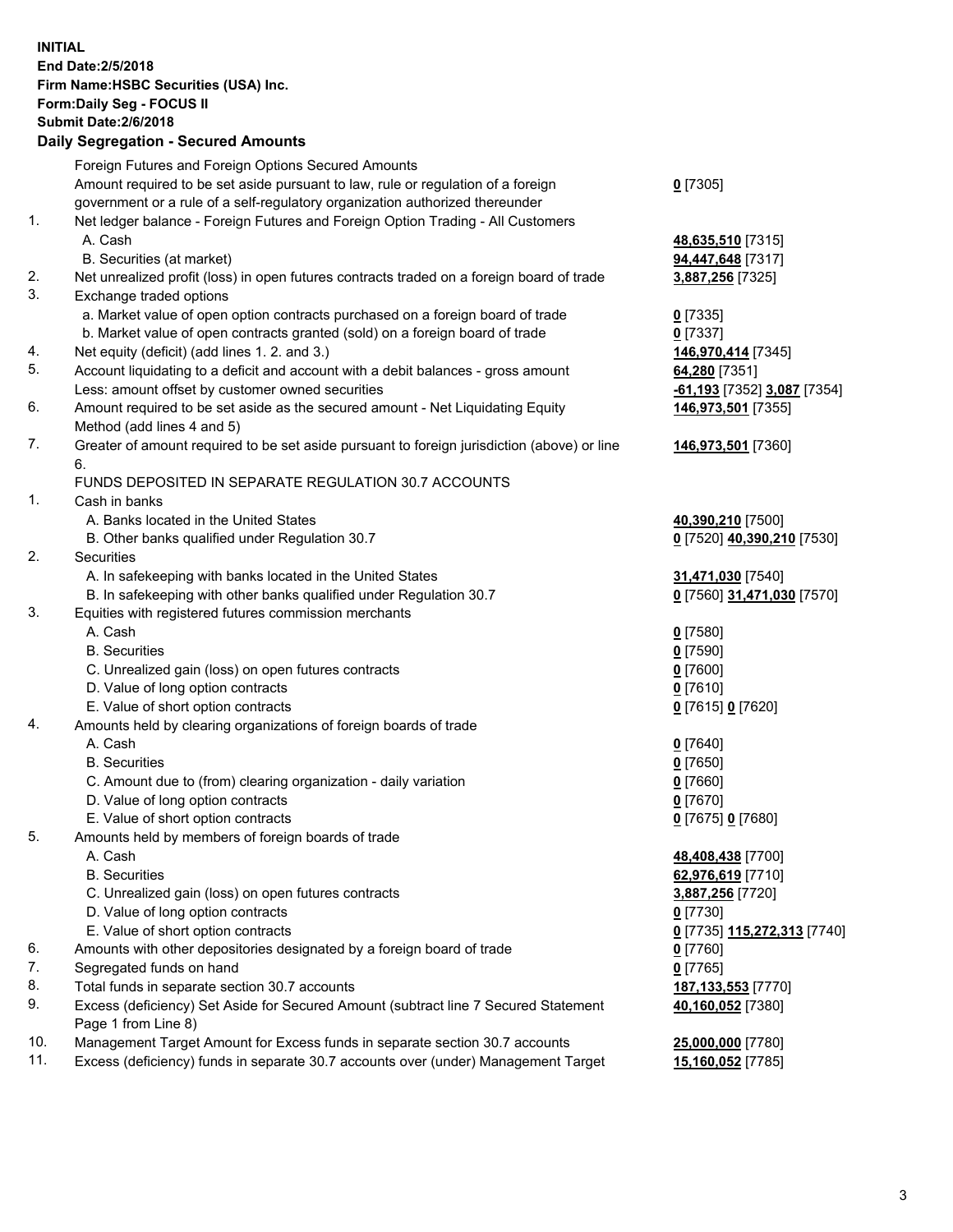| <b>INITIAL</b>                            |                                                                                     |                                |  |  |  |  |
|-------------------------------------------|-------------------------------------------------------------------------------------|--------------------------------|--|--|--|--|
| End Date: 2/5/2018                        |                                                                                     |                                |  |  |  |  |
| Firm Name: HSBC Securities (USA) Inc.     |                                                                                     |                                |  |  |  |  |
| Form: Daily Seg - FOCUS II                |                                                                                     |                                |  |  |  |  |
| <b>Submit Date: 2/6/2018</b>              |                                                                                     |                                |  |  |  |  |
| Daily Segregation - Segregation Statement |                                                                                     |                                |  |  |  |  |
|                                           | SEGREGATION REQUIREMENTS(Section 4d(2) of the CEAct)                                |                                |  |  |  |  |
| 1.                                        | Net ledger balance                                                                  |                                |  |  |  |  |
|                                           | A. Cash                                                                             | -199,527,155 [7010]            |  |  |  |  |
|                                           | B. Securities (at market)                                                           | 972,374,571 [7020]             |  |  |  |  |
| 2.                                        | Net unrealized profit (loss) in open futures contracts traded on a contract market  | 4,446,423 [7030]               |  |  |  |  |
| 3.                                        | Exchange traded options                                                             |                                |  |  |  |  |
|                                           | A. Add market value of open option contracts purchased on a contract market         | 103,650,697 [7032]             |  |  |  |  |
|                                           | B. Deduct market value of open option contracts granted (sold) on a contract market | -13,275,764 [7033]             |  |  |  |  |
| 4.                                        | Net equity (deficit) (add lines 1, 2 and 3)                                         | 858,775,926 [7040]             |  |  |  |  |
| 5.                                        | Accounts liquidating to a deficit and accounts with                                 |                                |  |  |  |  |
|                                           | debit balances - gross amount                                                       | 457,751,119 [7045]             |  |  |  |  |
|                                           | Less: amount offset by customer securities                                          | -434,178,559 [7047] 23,572,560 |  |  |  |  |
|                                           |                                                                                     | $[7050]$                       |  |  |  |  |
| 6.                                        | Amount required to be segregated (add lines 4 and 5)                                | 882,348,486 [7060]             |  |  |  |  |
|                                           | FUNDS IN SEGREGATED ACCOUNTS                                                        |                                |  |  |  |  |
| 7.                                        | Deposited in segregated funds bank accounts                                         |                                |  |  |  |  |
|                                           | A. Cash                                                                             | 37,620,522 [7070]              |  |  |  |  |
|                                           | B. Securities representing investments of customers' funds (at market)              | $0$ [7080]                     |  |  |  |  |
|                                           | C. Securities held for particular customers or option customers in lieu of cash (at | 185,661,945 [7090]             |  |  |  |  |
|                                           | market)                                                                             |                                |  |  |  |  |
| 8.                                        | Margins on deposit with derivatives clearing organizations of contract markets      |                                |  |  |  |  |
|                                           | A. Cash                                                                             | 304,577,248 [7100]             |  |  |  |  |
|                                           | B. Securities representing investments of customers' funds (at market)              | $0$ [7110]                     |  |  |  |  |
|                                           | C. Securities held for particular customers or option customers in lieu of cash (at | 771,833,036 [7120]             |  |  |  |  |
|                                           | market)                                                                             |                                |  |  |  |  |
| 9.                                        | Net settlement from (to) derivatives clearing organizations of contract markets     | -434,433,541 [7130]            |  |  |  |  |
| 10.                                       | Exchange traded options                                                             |                                |  |  |  |  |
|                                           | A. Value of open long option contracts                                              | 103,650,697 [7132]             |  |  |  |  |
|                                           | B. Value of open short option contracts                                             | -13,275,764 [7133]             |  |  |  |  |
| 11.                                       | Net equities with other FCMs                                                        |                                |  |  |  |  |
|                                           | A. Net liquidating equity                                                           | -2,057,409 [7140]              |  |  |  |  |
|                                           | B. Securities representing investments of customers' funds (at market)              | $0$ [7160]                     |  |  |  |  |
|                                           | C. Securities held for particular customers or option customers in lieu of cash (at | $0$ [7170]                     |  |  |  |  |
|                                           | market)                                                                             |                                |  |  |  |  |
| 12.                                       | Segregated funds on hand                                                            | 14,879,590 [7150]              |  |  |  |  |
| 13.                                       | Total amount in segregation (add lines 7 through 12)                                | 968,456,324 [7180]             |  |  |  |  |
| 14.                                       | Excess (deficiency) funds in segregation (subtract line 6 from line 13)             | 86,107,838 [7190]              |  |  |  |  |
| 15.                                       | Management Target Amount for Excess funds in segregation                            | 98,000,000 [7194]              |  |  |  |  |
| 16.                                       | Excess (deficiency) funds in segregation over (under) Management Target Amount      | 11,892,162 [7198]              |  |  |  |  |

Excess